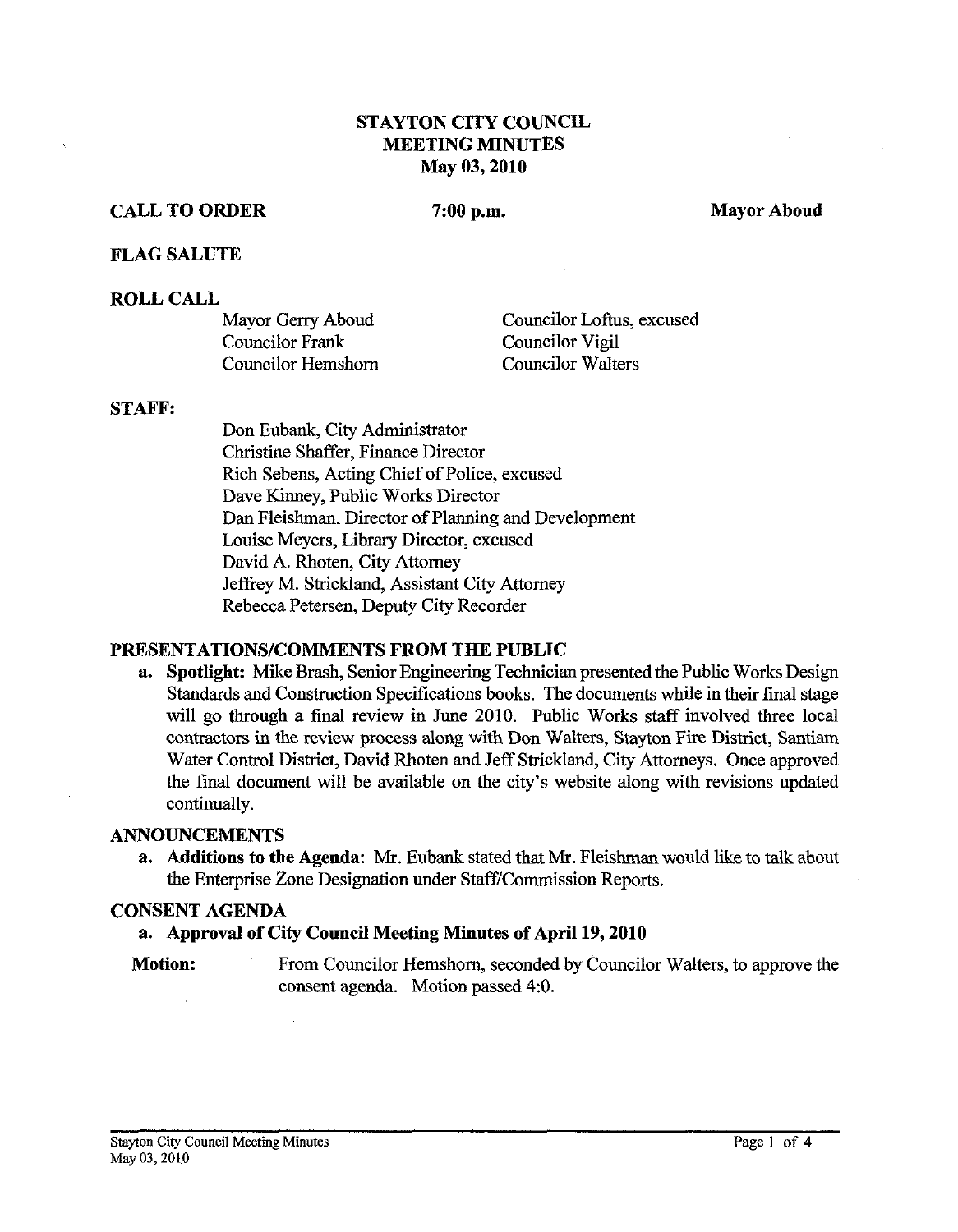### PUBLIC HEARING

### Supplemental Budget for Fiscal Year **2009-2010** to transfer funds from the Sewer Enterprise Fund to the Sewer Construction Fund

- a. Commencement of public hearing: Mayor Aboud opened the public hearing at 7: 10 pm.
- b. Ex parte contact, conflict of interest, bias, etc: None.
- c. Staff Report: Ms. Shaffer stated that at the last meeting Council was presented with a letter from USDA Rural Development and staff knew from that letter that the city's contribution would be 1 million dollars to the project. Staff is asking that \$849,000 be transferred from the Sewer Enterprise Fund contingencies to the Sewer Construction Fund to cover the cost of engineering for the project.
- d. Proponent's Testimony: None.
- e. Opponent's Testimony: None.
- f. General Testimony: None.
- g. Questions from the Public: None.
- h. Questions from the Council: None.
- i. Staff Summary: Ms. Shaffer stated that the funds had been set aside in reserve and that the revised resolution handed out represent some grammatical changes.
- j. Close of Hearing: Mayor Aboud closed the public hearing at 7:13 pm.
- **k** Council Deliberation: None.

### UNFINISHED BUSINESS - None.

### NEW BUSINESS

# Resolution No. 853 Transfer of Funds from Sewer Enterprise Fund to Sewer Construction Fund

- **a.** Staff Report: Ms. Shaffer stated nothing was being increased. A budget hearing was required as more than 15% of the contingency fund is being changed.
- b. Council Deliberation: None.
- e. Council Decision:

## Motion: From Councilor Walters, seconded by Councilor Hemshom to approve Resolution No. 853 adopting a supplemental budget. Motion passed: 4:O.

## Ordinance No. **920** Adopting Legislative Changes to ORS & OAR'S

a. Staff Report: Mr. Rhoten stated that the Mayor, Council and Staff were furnished a copy of the "2005-2009" Legislative Changes Affecting ORS and OAR references in the Stayton Municipal Code (SMC), along with the full text of all of the legislation summarized in a separate document. The SMC refers to ORS for one reason or another and the legislature will change and amend the ORS that is cited in the SMC, and, unless the code is changed the reference would be out of date.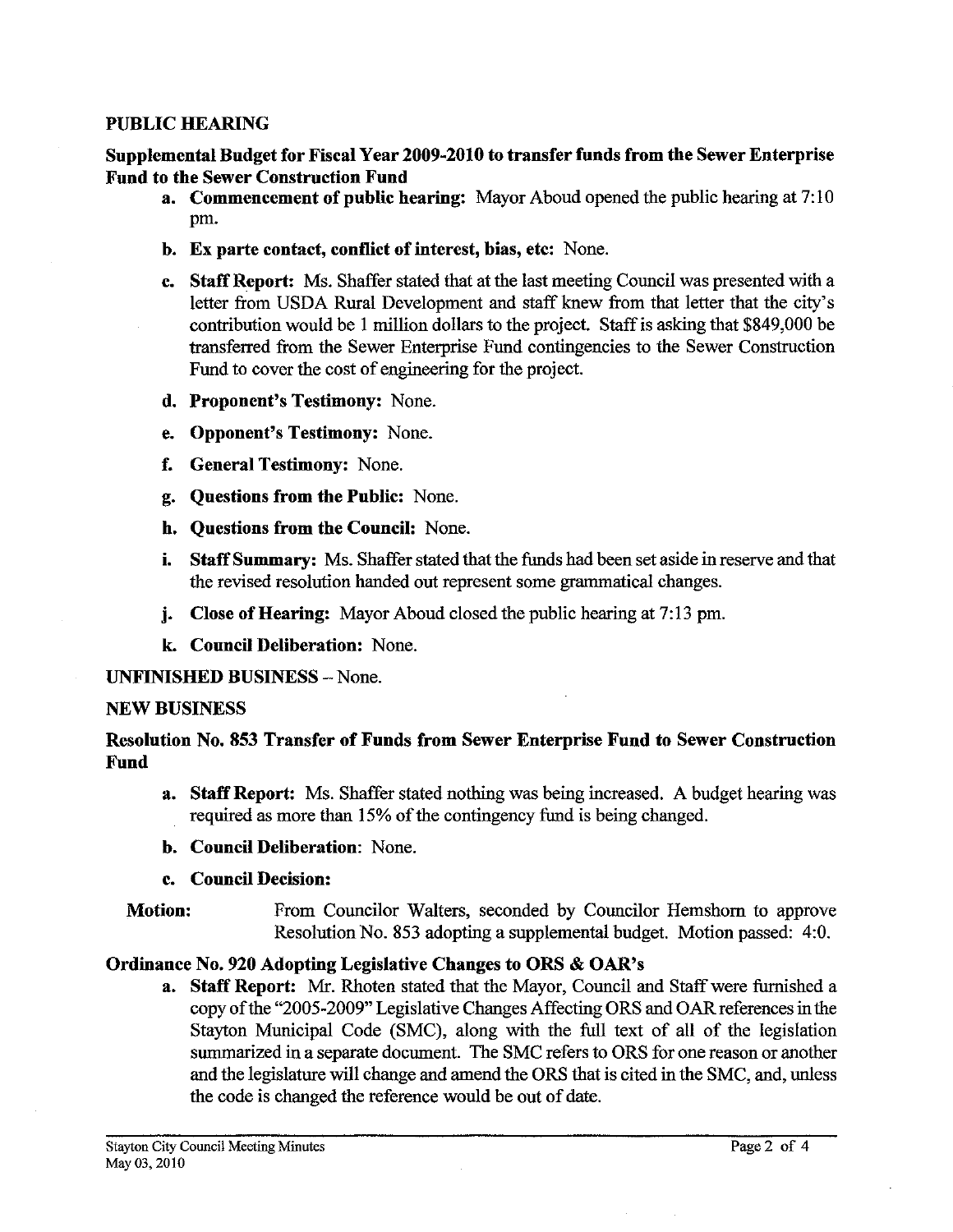**b. Council Deliberation:** Councilor Vigil stated that he does not feel comfortable with adopting the amendments as the changes are not really clear, and asked if there are any changes that would significantly change the current code. Mr. Rhoten stated that even though the amendments reflect changes from past legislative sessions, they are only housekeeping type issues. If there is legislation that is cited in an Oregon State Statute (ORS) that is used in the city code the city could be held liable if they chose to ignore the revised statute reference. Mr. Eubank stated when laws are changed by statute all departments (public works, police department, etc.) is notified of the change, and staff in turn would bring an amendment to change the code before the Council. It's always a work in progress and policies and procedures are updated on a continual basis.

## **c. Council Decision:**

**Motion:** From Councilor Hemshom, seconded by Councilor Vigil, to move to enact Ordinance No. 920, amending the Stayton Municipal Code to include changes made by the Oregon Legislature and state agencies during 2005- 2009, and declaring an emergency. Motion passed: 4:O.

## **STAFFICOMMISSION REPORTS**

## **City Administrator's Report** - **Don Eubank**

- **a.** Interchange Ribbon Cutting Ceremony: Mr. Eubank reminded councilors that the ribbon cutting event for the opening of the interchange will take place May 19", 1 1:30 am at the ODOT Park and Ride. Light refreshments will be provided and everyone is invited.
- **b. Committee Roster:** Referring to the Calendar of Events, Mr. Eubank stated that staff makes every effort to place all meeting dates on the roster and tries to call or e-mail reminders to council, committee members, etc. for the meetings so no one misses anything.

## **Director of Planning and Development** - **Dan Fleishman**

**a. Status of Enterprise Zone Designation: Mr.** Fleishman stated this past Thursday he received an email notifying the city that the application for designation of an Enterprise Zone will be approved. Though an official letter has not yet been received, he is 99% sure the letter will be coming soon.

## **Public Works Director** - **David Kinney**

**a. Water Plant Update: Mr.** Kinney stated that Stayton has been purchasing water from the City of Salem and as of today the City of Stayton will manually switch back to our own water. Over the next couple of weeks work will be finished up on the pump station building, work on the instrumentation and control room is almost complete then they will begin to clean up the site. The project will hopefully be completed by June 30,2010.

## **PRESENTATIONS/COMMENTS FROM THE PUBLIC - None.**

## **BUSINESS FROM THE CITY ADMINISTRATOR** - None.

## **BUSINESS FROM THE MAYOR** - None.